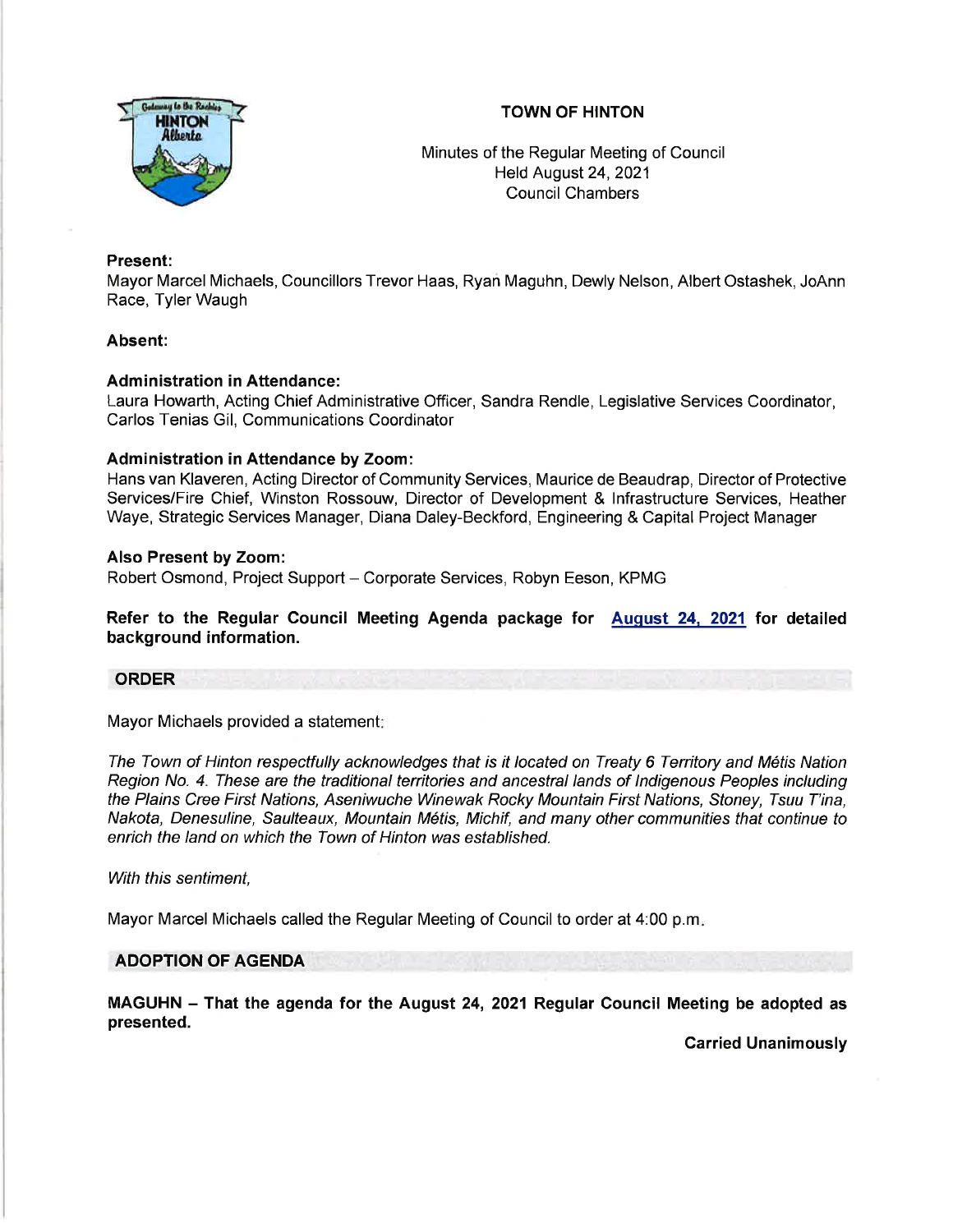# COUNCIL MINUTES FOR ADOPTION

- Regular Meeting of Council Minutes July 6, 2021  $1<sub>i</sub>$
- Standing Committee of Council Minutes July 13, 2021  $2.$
- Special Meeting of Council Minutes July 22, 2021 3
- Special Meeting of Council Minutes August 9, 2021 4

#### HAAS - That the Minutes listed above be approved as presented.

Carried Unanimously

#### CITIZENS MINUTE WITH COUNCIL

Marilyn Mantai spoke to Council regarding her tax penalties. Ms. Mantai asked Council to consider waiving her tax penalties on all her town properties.

Bill McDonald spoke to Council regarding the proposal in front of Council tonight to move the Fireworks to Halloween. Mr. McDonald is asking Council to consider taking the funds and use them towards free drop in at the Hinton Recreation Centre for the youth and elderly.

## CLOSED SESSION # 1 - KPMG Presentation

NELSON - That the Regular Meeting of Council move to Closed Session at 4:04 p.m. Carried Unanimously

M. de Beaudrap, W. Rossouw, H. Waye, H. van Klaveren, D. Daley-Beckford, S. Rendle and C. Tenias Gil left the meeting.

HAAS - That the Regular Meeting of Council move out of Closed Session at 4:42 p.m.

Carried Unanimously

M. de Beaudrap, W. Rossouw, H. Waye, H. van Klaveren, D. Daley-Beckford, S. Rendle and C. Tenias Gil joined the meeting.

Mayor Michaels reconvened the meeting at 4:49 p.m

#### ACTION ITEMS

1. 2020 Consolidated Financial Statements of the Town of Hinton

MAGUHN - That Gouncil approve the Gonsolidated Financial Statements of the Town of Hinton for Year Ended December 31, 2020, as presented.

Carried Unanimously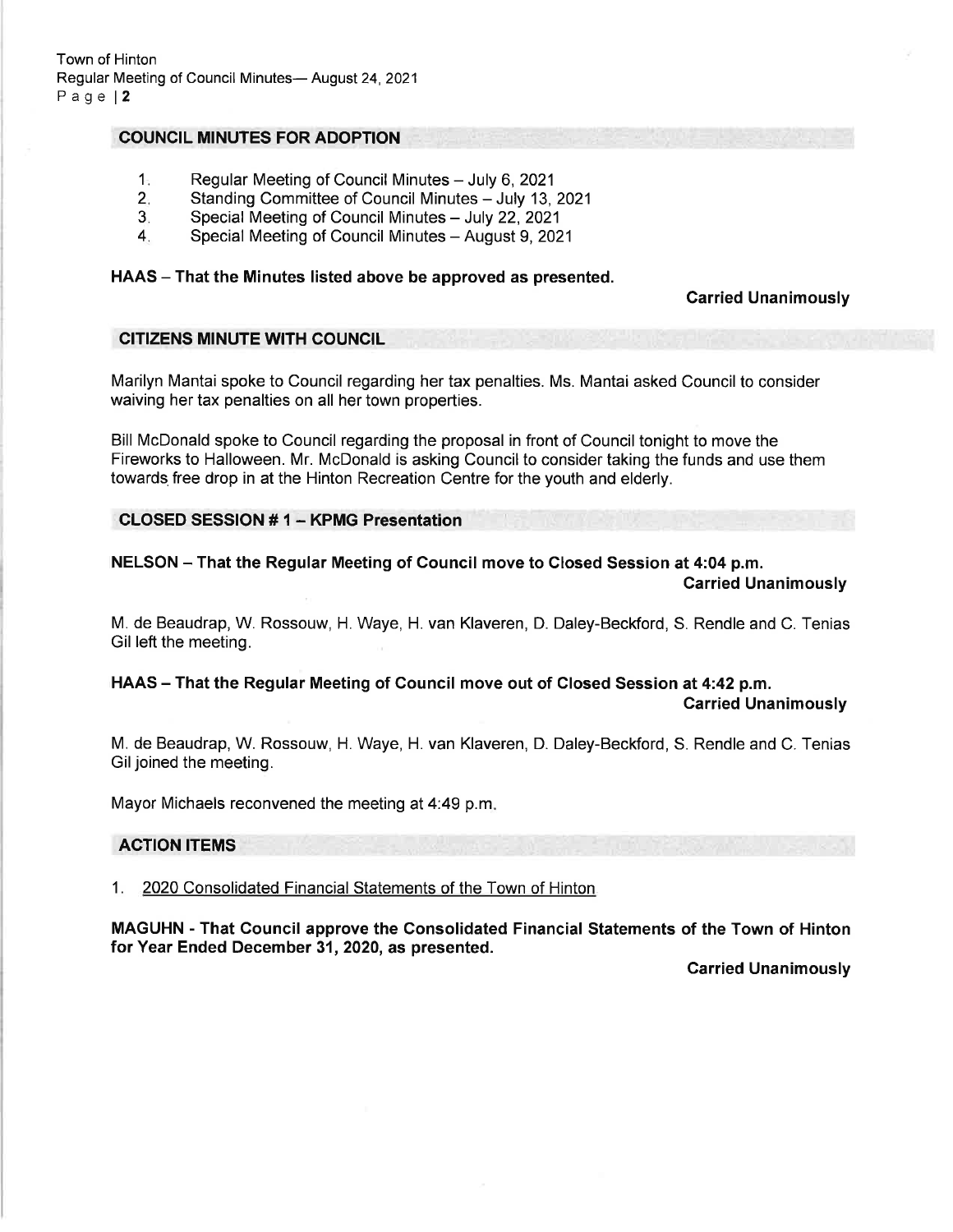Town of Hinton Regular Meeting of Council Minutes- August 24, 2021 Page | 3

#### 2. Assessment Review Board Appointments

NELSON - That Council appoint Paul Butler as the Designated Chair for the West Yellowhead Regional Assessment Review Board, for a one-year term effective August 24,2021, and that the Designated Chair's remuneration and expenses follow the Town of Hinton's Council Remuneration Policy;

That Council appoint Michelle Deschene as the Designated Clerk for the West Yellowhead Regional Assessment Review Board, for a one-year term effective August 24,2021; and

That Council appoint Sandra Rendle as Clerk to the West Yellowhead Regional Assessment Review Board effective August 24, 2021.

Carried Unanimously

#### 3. Spray Park Shade Capital Project

OSTASHEK - That Gouncil postpone the Spray Park Shades capital project to be carried forward to 2022 Capital Budget and direct administration to seek additional funding.

**Withdrawn** 

NELSON - That Council direct administration to explore current and supplemental funding sources for the Spray Park Shades project. If by December 1, 2021 no supplemental sources can be found a funding source change of up to \$20,000 from the Parks & Trail Major Reserve be utilized.

Garried Unanimously

A short break was called at 5:56 p.m. and the meeting resumed at 6:04 p.m

## 4. Maxwell Lake Bridge Rehabilitation

NELSON - That Council proceed with Option 3 - Build Boardwalk Approaches (North, South & West) to Maxwell Lake Bridge with limited plaza features as required for connectivity, with no modification to the bridge structure or elevation.

> Carried 4-3 Against: Haas, Michaels, Race

## 5. Notice of Motion

NELSON - That a fireworks display be held on Halloween 2021,

WHEREAS all budget and product from the cancelled Canada Day display are utilized, resulting in no budgetary implications.

WHEREAS the Town recognizes the legacy of Buzz Johnson who passed away earlier in 2021. Buzz was a catalyst for many years of Halloween celebrations, including fireworks. Buzz was also a Councillor with the Town of Hinton.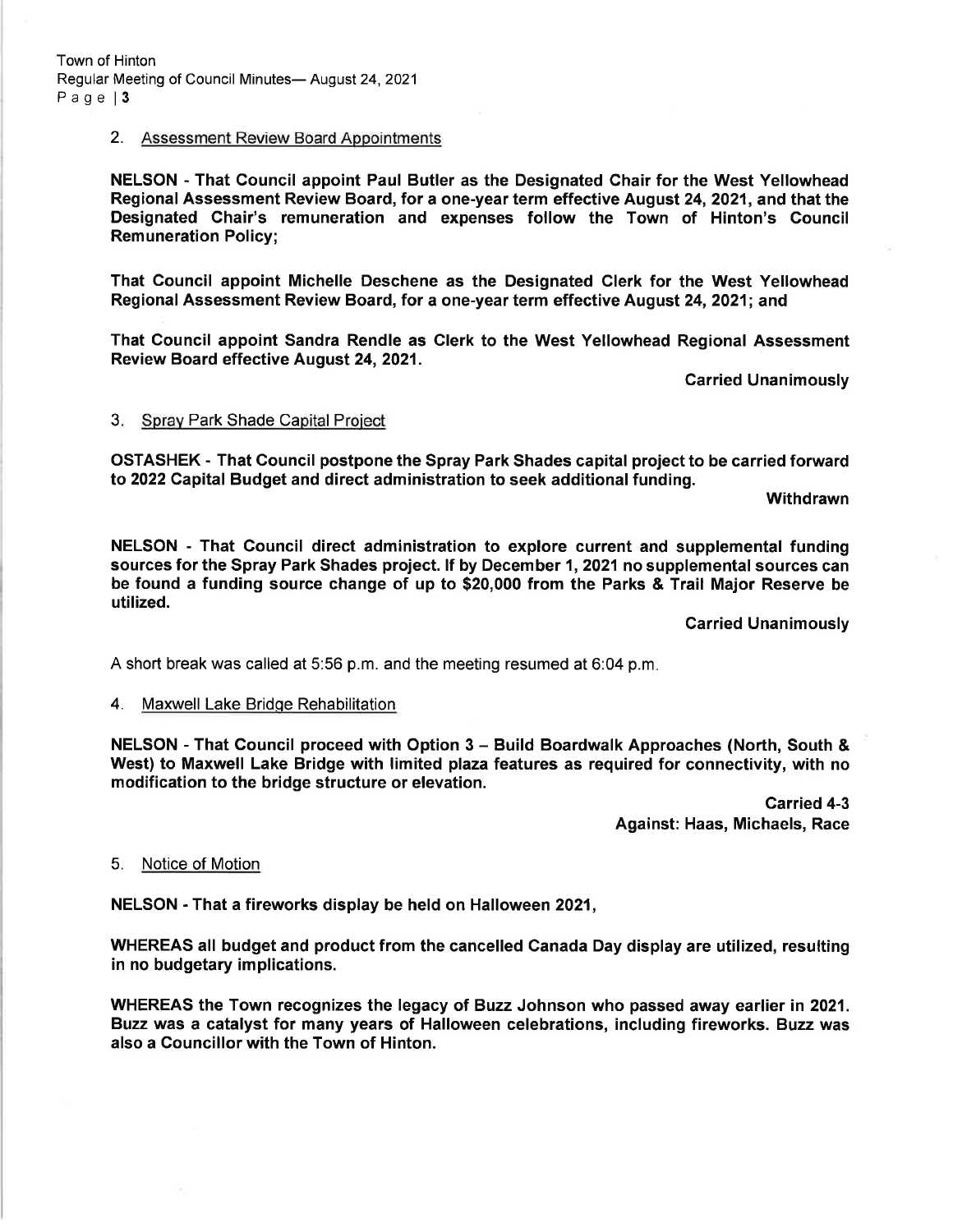Town of Hinton Regular Meeting of Council Minutes- August 24, 2021 Page l4

> WHEREAS the community is yearning for celebration and a fireworks display in 2021would be beneficial for community spirit and connectedness. October provides an earlier sunset which may make the event more accessible to families with young children and seniors.

WHEREAS fire risk also tends to be lower in October.

Carried 5-2 Against: Haas, Ostashek

#### INFORMATION ITEMS

<sup>1</sup>. Council lnformation Packages #1 , #2 and #3 for August 24, <sup>2021</sup>

HAAS – That Council request a report on the August 3, 2021 correspondence from Lloyd and Marilyn Mantai in regards to the request to waive penalties for taxes.

Carried Unanimously

HAAS - That Council accept Information Packages #1, #2 and #3 for August 24, 2021 as<br>information.

**Carried Unanimously** 

HAAS - That Council extend the Regular Council Meeting past 8:00 p.m.

Garried Unanimously

## REPORTS FROM MAYOR, COUNCIL, CHIEF ADMINISTRATIVE OFFICER

1. Council Updates (Training, Conferences, Committees, Community Events) and Urgent Matters

Councillors reported on the various committees, meetings, and activities they attended since the last Regular Council meeting and what they plan on attending in the coming weeks as well as any urgent matters.

2. Chief Administrative Officer Report and Status Report

Laura Howarth, Acting Chief Administrative Officer, had nothing to report

3. Administrative Inquiries

There were no Administrative lnquires.

W. Rossouw left the meeting at 7:57 p.m.

NOTICES OF MOTION

MAGUHN: That Council direct Administration to proceed with naming the Football Field and Track Area at the Hinton Recreation Gentre to Chris Johnstone Field.